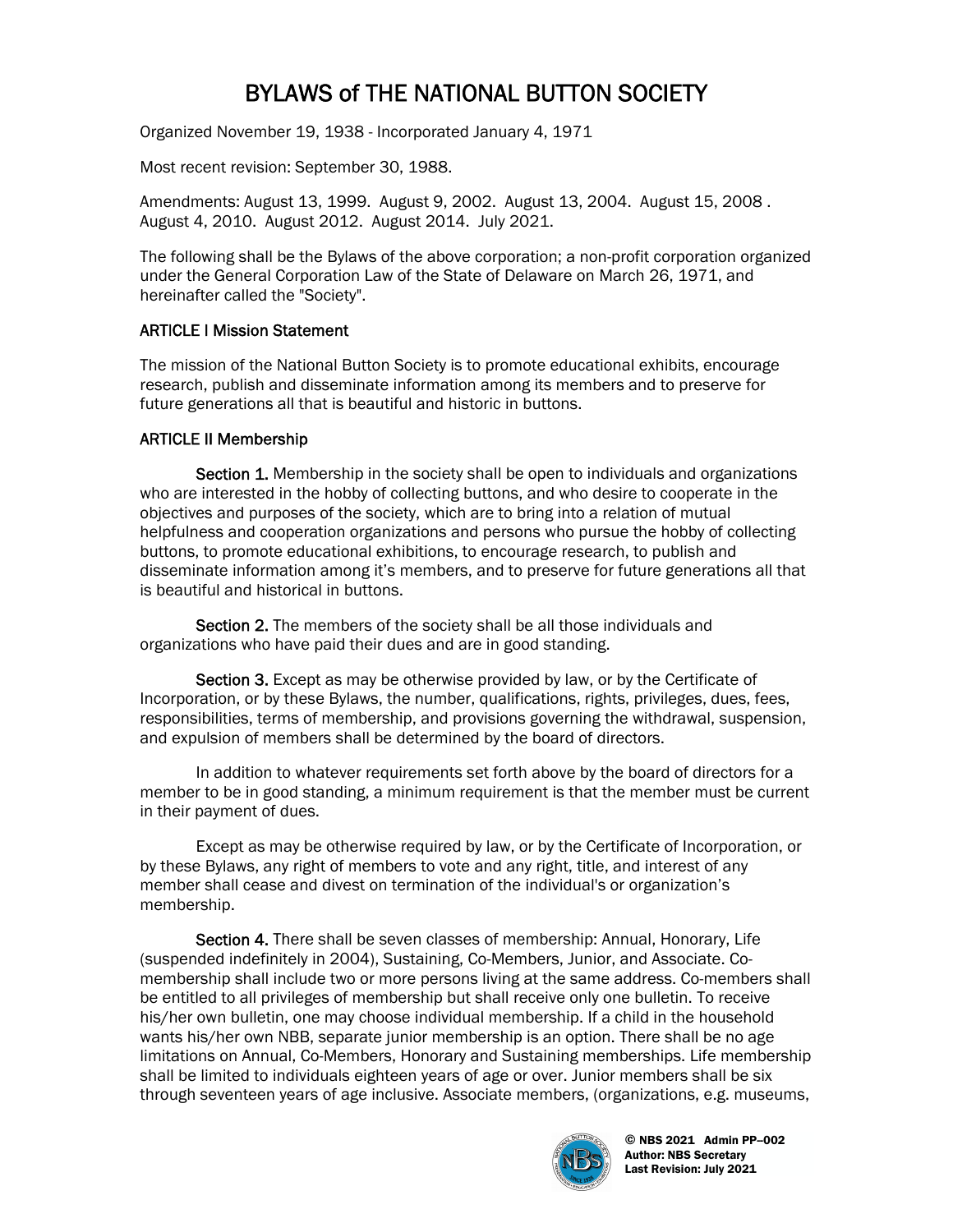manufacturers, button clubs, and libraries), shall receive The National Button Bulletin, but shall not have voting rights.

#### ARTICLE III Meetings

Section 1. Annual Meeting. The Annual Meeting of the members of the society shall be held at the time and place to be determined by the board of directors and as shall be designated in the notice of said meetings. There shall be two annual meetings of the members. The first shall be limited to matters of classification. The second shall be for the purpose of electing officers and/or directors and for the transaction of such other business as may properly be brought before the meeting. Proper notification of these annual meetings shall be given to the members not less than two calendar months prior to such annual meetings.

Section 2. Special Meetings. Special meetings of the members of the society shall be held at such time and place as designated in the notice of said meeting, upon call of the board of directors. Proper notification of such special meeting shall be given the members not less than thirty (30) calendar days prior to such meeting, together with a brief statement of the purpose of the meeting.

Section 3. Notice of Meetings. Notice of the purpose or purposes and of the time and place of every meeting of the members of the society shall be published in The National Button Bulletin. Such further notice shall be given as may be required by law.

Section 4. Quorum. Fifty members, entitled to vote at the meeting, present in person, shall, except as otherwise provided by law or the Certificate of Incorporation, constitute a quorum at all meetings of the members of the society. A quorum is a prerequisite for the transaction of business but is not necessary to carry out a prepared program.

Section 5. Voting by Absentee Ballot. Every member entitled to vote at the annual meeting may do so by absentee ballot. The absentee ballot shall have the names of the candidates presented by the nominating committee printed thereon as well as one write-in space for each position being filled.

Provision shall also be provided on the absentee ballot to indicate a yes or no vote for proposed amendment(s) to the governing documents or the NBS Classification along with the board's recommendation regarding the proposed amendment(s).

The absentee ballot shall be published in The National Button Bulletin prior to the annual meeting, such that the members shall have a copy at least one (1) calendar month prior to the meeting. The absentee ballot must be signed by the voting member or enclosed in a sealed envelope signed by the voting member and filed with the secretary of the society at least two (2) calendar weeks prior to the annual meeting.

Section 6. Voting Rights. Each member in good standing, except Junior and Associate, shall be entitled to one vote in the election of officers and directors of the society, and one vote in all proceedings in which said members are entitled to vote.

Section 7. Elections. Officers and directors shall be elected by written ballot during the annual meeting with voting open to all members entitled to vote for said officers and directors and in good standing as of the fourteenth (14th) calendar day prior to that meeting. Following the presentation of the report of the nominating committee, nominations from the floor will be accepted provided the person nominated is either present and accepts the nomination in person or has given written prior assurance to the nominator or an officer or director of the society that, if elected, the nominee is willing and is able to serve in the office

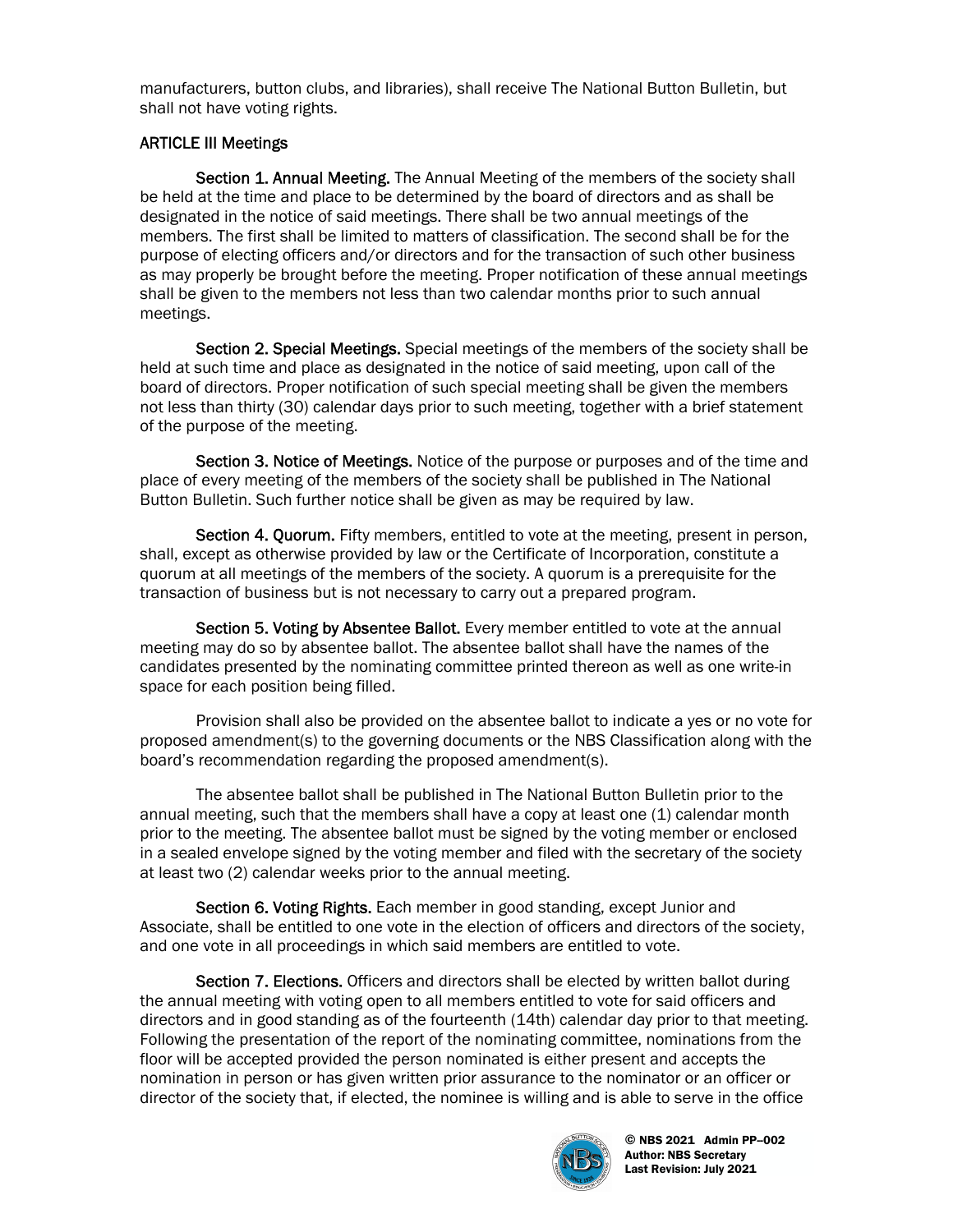for which he or she has been nominated. The written ballot requirement in the election of officers and directors may be waived if no more than one (1) person has been nominated for a particular office. Election of officers and directors shall be by a plurality of the valid ballots/votes cast.

Newly elected officers and directors shall assume office on the third (3rd) calendar day following the annual meeting, with the exception of the treasurer, who shall assume office ninety (90) calendar days following the end of the fiscal year in which the annual meeting electing the new treasurer took place, by which time, all funds, records, and books are to be transferred to the newly elected treasurer.

## ARTICLE IV Board of Directors

Section 1. Between annual meetings, the property, affairs, and business of the society shall be managed by its governing body or board of directors, hereinafter referred to as the "board", consisting of the president, vice-president, treasurer, secretary and the nine directors.

The editor and parliamentarian shall be privileged to be in attendance at and participate in all meetings of the board, but without the privilege of voting.

Section 2. The members of the first board shall be those persons elected by the incorporator. The first board shall consist of the president, first vice-president, second vicepresident, secretary, treasurer, and nine directors. Three directors shall be elected at each annual meeting and for a term of three years. In order to establish this rotation, at the first election of directors following the adoption of this provision, three of the directors shall be elected for a term of one year, three for a term of two years, and three for a term of three years. Failure to elect directors at the time designated therefore shall not work any forfeiture or dissolution of the society. If and when the number of directors shall be increased by an amendment to these bylaws, the additional directors then to be elected shall be elected by a majority of the board in office at the time of the increase, or if not so elected prior to the next annual meeting of the members of the society, they shall be elected by said members.

Subsequent boards starting in 2022 shall consist of the president, vice president, secretary, treasurer and nine directors.

Section 3. Quorum. Seven (7) members of the board acting at a meeting duly assembled, shall constitute a quorum for the transaction of business, and the act of a majority of the board at which a quorum is present shall be the act of the board. If at any meeting of the board there shall be less than a quorum present, a majority of those present may adjourn the meeting, without further notice, from time to time, until a quorum shall have been obtained.

Section 4. Vacancies. In case one or more vacancies shall occur in the board by reason of death, resignation, or otherwise, the remaining members of the board may, by a majority vote, elect a successor or successors for the unexpired term or terms. A vacancy in the board for the purposes of this section shall be deemed to exist whenever the number of members on the board is increased by amendment to these bylaws or whenever the members of the society shall fail to elect members of the board.

Section 5. Meetings. Meetings of the board shall be held at a mutually agreeable time and place. Regular meetings of the board shall be held at such times and places as may from time to time be fixed by resolution of the board. Special meetings may be held at any time upon the call of the president by oral, email, or written notice duly served on or sent or mailed to each member of the board not less than thirty (30) calendar days before such

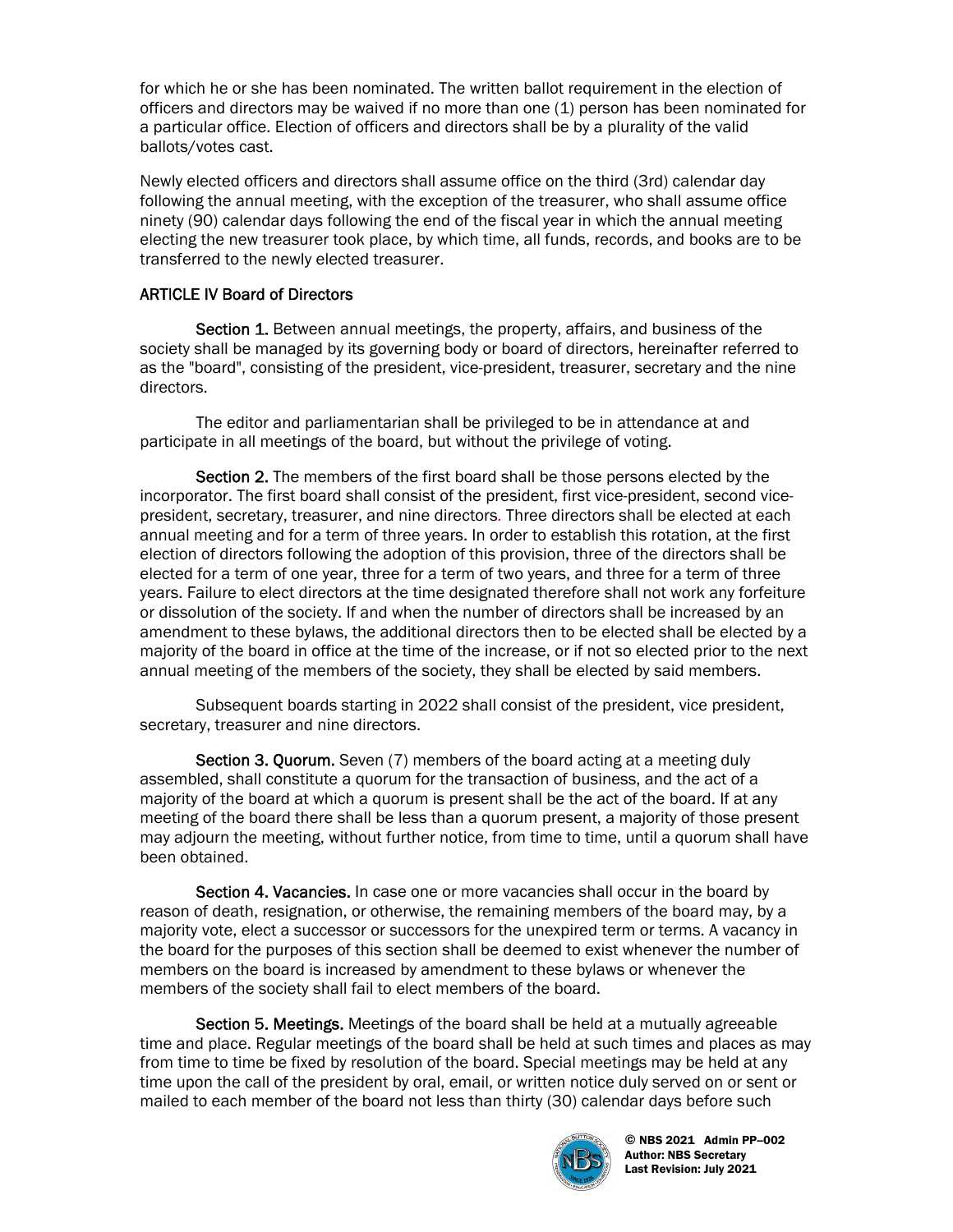meeting. A meeting of the board may be held without advance notice immediately before or after the annual meeting of the members of the society at the same place at which such meeting is held. Special notice need not be given of regular meetings of the board when notice of such meetings has been published in The National Button Bulletin no less than thirty (30) calendar days prior to the time of such meetings. Meetings may be held at any time without advance notice if three-fourths of the members of the board then in office are present.

Members of the National Button Society may attend all formal meetings of the board but are not entitled to speak at such meetings unless a member of the board asks the privilege of the floor for them, and such privilege is approved by the President. A member may seek the privilege of the floor by contacting a board member at a reasonable interval prior to the meeting and stating the reason for addressing the board. The board member may, or may not, then agree to ask for the privilege of the floor.

Section 6. Finances. The board shall have final responsibility for the disbursement of all funds for the society either through direct authorization or by authorizing and/or requiring the president and/or the treasurer to approve expenditures within previously established limits or policies.

Section 7. Interim Action. Between regular or special meetings of the board, any action required or permitted to be taken at any regular or special meeting of the board, when it is not possible or practical to assemble the board for a special meeting, can be initiated by the president by contacting the members of the board and conducting the business at hand by telephone, email, writing or such other means of communication as are available. Prior to any action taken, verbal or written and signed responses from not less than seven (7) of the members of the board and approval by not less than a majority of the members of the board then in office is required. Verbal approval by the board shall be followed by written and signed responses to be obtained no later than the day of the next regular or special meeting of the board. The president shall inform the secretary of the results of such proceedings, with the results to be filed with the minutes of the proceedings of the board.

Section 8. Policies. For the orderly conduct of the affairs of the society, the board may establish Policies, including detailed duties of officers not spelled out in the bylaws, subject to adoption and amendment as follows. A board policy may be adopted or amended at any regular of special meeting of the board without prior notice by a majority vote of the entire membership of the board then in office, or, with prior notice given either at the previous regular of special meeting of the board or by written notice given a minimum of thirty (30) calendar days before the meeting, by a 2/3 vote of those voting, a quorum being present.

Section 9. Committees. The board may, in its discretion, by the affirmative vote of a majority of the then acting board, appoint committees, including an Executive Committee, which shall have and may exercise such powers as shall be conferred or authorized by the resolutions appointing them. The executive committee shall be composed of the president and two or more other members of the board. Any such committee may determine its action and fix the time and place of its meetings unless the board shall otherwise provide. The board shall have the power at any time to fill vacancies in, to change the membership of, or to discharge, any such committee.

Section 10. Removal From Office. At any annual or special meeting of the members of the society, duly called as provided in these bylaws, any member or members of the board may be removed from office with or without cause by a two-thirds affirmative vote through written ballot of the members entitled to vote at the meeting. His or her successor, or their

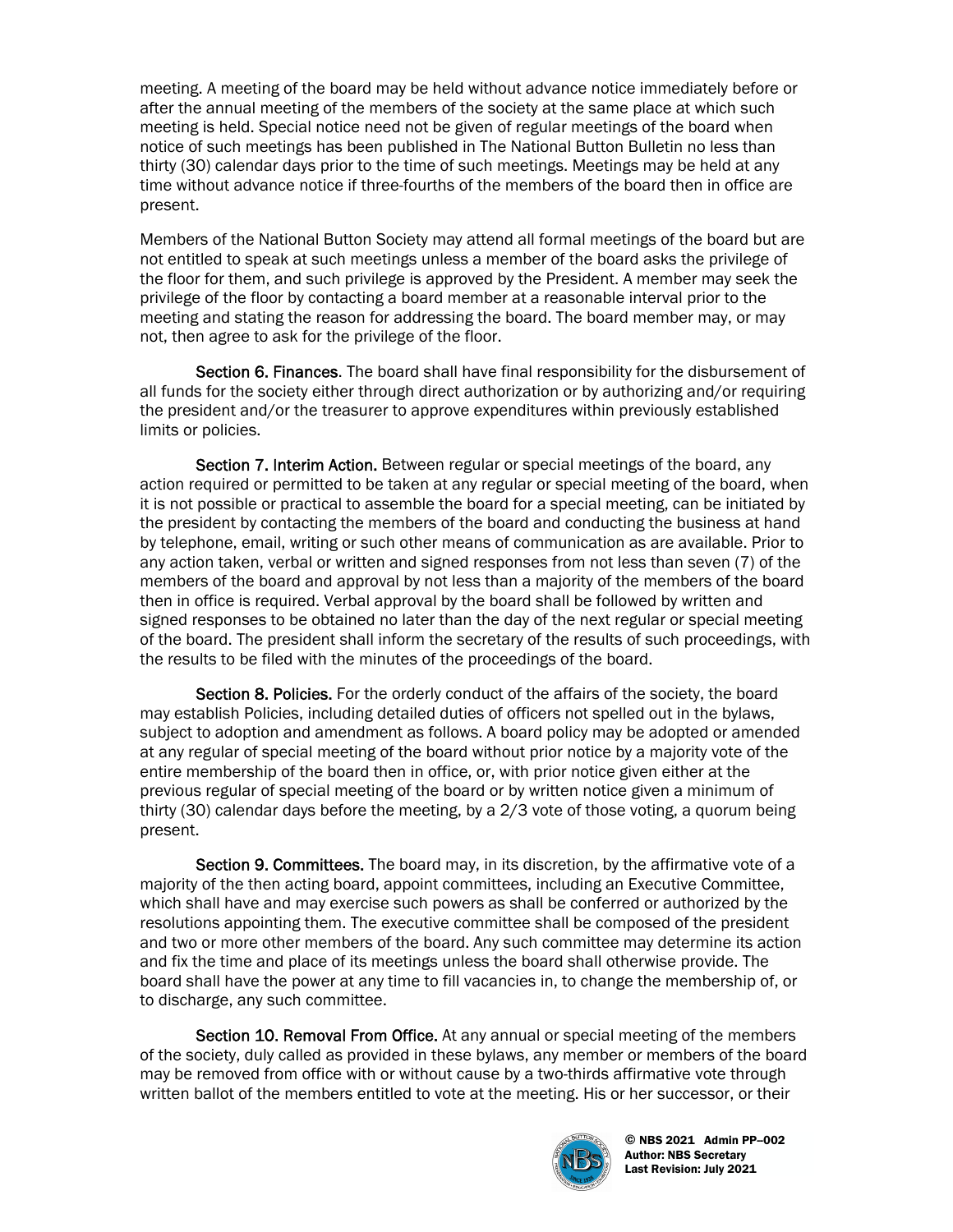successors, may be elected by majority vote through written ballot at such meeting or the remaining members of the board may, to the extent vacancies are not filled by such election, fill any vacancy or vacancies created by such removal.

Section 11. Bonding. The board shall have the responsibility for bonding the offices of the secretary and/or the treasurer should bonding be deemed advisable by the board.

## ARTICLE V Officers

Section 1. Elective Officers. The elective officers of the society shall be a president, a vice president, secretary and a treasurer, whose terms of office shall be for two years. No elective officer may serve two consecutive terms in the same office with the exception of the treasurer. A vacancy in any office arising from any cause may be filled for the unexpired term by the board.

Section 2. Appointive Positions. The appointive positions of the society shall be positions of parliamentarian, the historian/archivist, bookkeeper, membership coordinator, the publicity chair, and such other positions as may, from time to time, become necessary for the proper conduct of the work of the society. They will be filled by appointment by the president, with the advice and consent of the board, upon such terms, and for such length of service, as approved by the board. Any assistants required by the appointee to an appointed position shall be the responsibility of the appointee. The president may, with the approval of the board before any action is taken, remove from office for just cause, a member of an appointive position before his/her previously determined period of service has expired.

Section 3. Duties of Officers. The president shall preside at all meetings of the members of the society, but shall not be counted in determining a quorum. Subject to confirmation by the board, the president shall make appointments to fill standing positions and appoint chair of all standing committees, and unless otherwise ordered, shall also appoint other ad hoc committees and positions as the business of the society may require. Additional members of or assistants to such ad hoc committees and positions shall be the responsibility of the committee chair or appointee. The president shall preside at all meetings of the board of directors and shall be, ex-officio, a member of all committees except the Nominating Committee.

The vice president shall perform the duties of the president in the absence of the president, or upon request by the president. The vice president shall have responsibility for programs at the annual meeting and show.

The secretary shall keep the minutes of the proceedings of the meetings of the society to be read at the next annual meeting; shall keep minutes of the proceedings of the meetings of the board; shall furnish copies of same to the editor for publication. The secretary shall receive proposed amendments and the Nominating Committee Report and distribute same for review and publication prior to being voted on; receive and check absentee ballots; furnish an absentee ballot tabulation at the annual meetings; and shall perform such other related duties as may be generally required.

The treasurer shall oversee the custody of all funds and accounting of same; oversee payment of all expenses directly authorized by the board or approved by the president and/or by the treasurer if within previously established limits or policies; shall oversee preparation of such interim reports as may be required by officers, and oversee preparation of a full financial report for the year, showing all receipts and disbursements, such report to be published in The National Button Bulletin after the close of the fiscal year. The treasurer shall make available all records, books and vouchers to an independent accountant annually. At the expiration of his or her term, following an audit or review by an independent

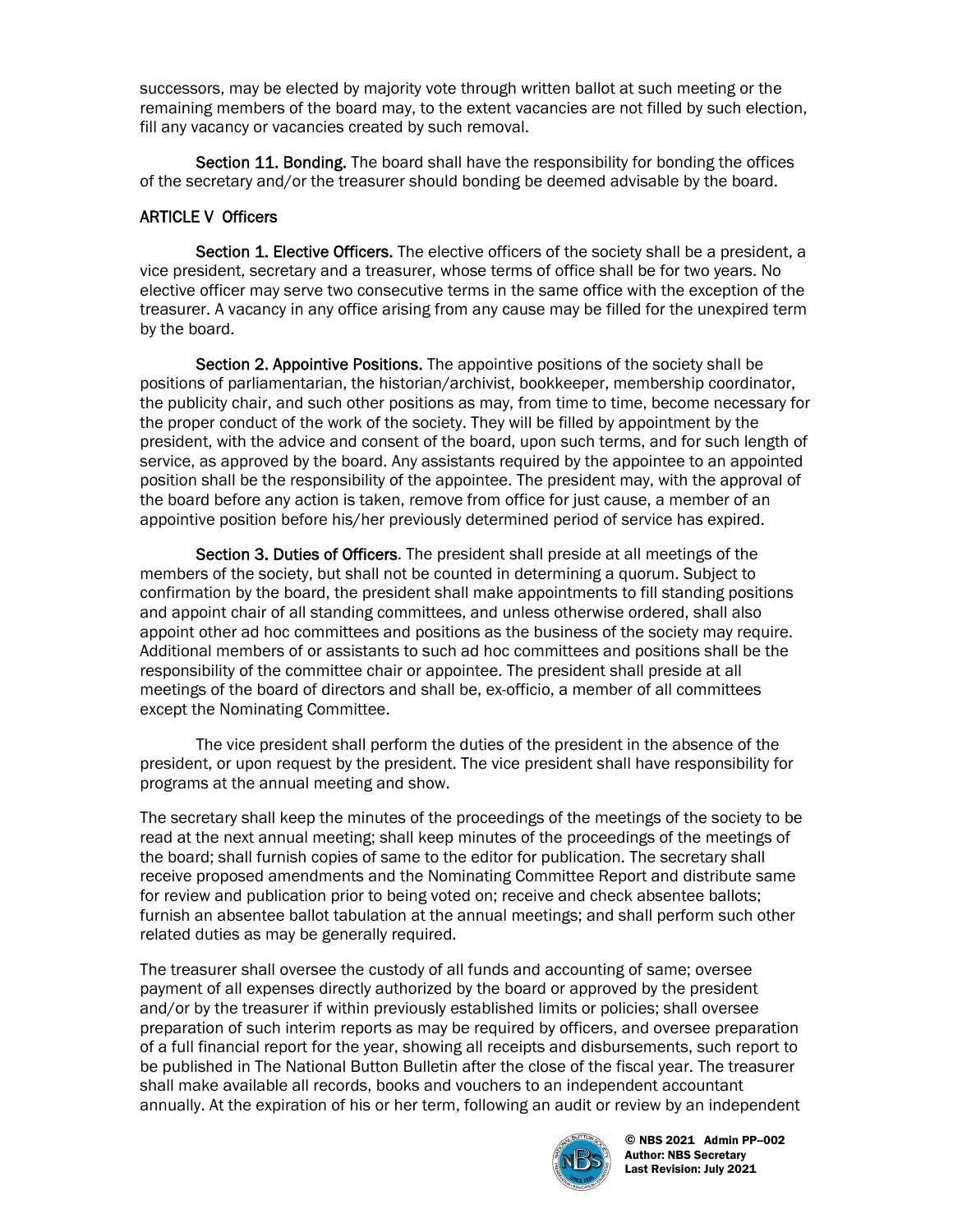auditor or accountant jointly agreed to by the treasurer and the president, the outgoing treasurer shall turn over to his or her successor the financial records to date.

#### ARTICLE VI Standing Committees

Section 1. There shall be five standing committees: Classification, Show, Finance, Communications, and Nominating.

Section 2. Nominating Committee. This committee shall consist of three members, each serving a three-year term, one appointed annually by the president, and subject to confirmation by the board of directors within ninety (90) days of appointment. The most senior member of the committee shall be the committee chair.

No member of the nominating committee may be a nominee for an officer or director while a member of the committee. Replacements for members unable to complete his or her term of office shall be appointed by the president with the approval of the board.

Section 3. Communications Committee. This committee shall be composed of a chair, board member(s), the publications supplier, editor, treasurer, social media coordinator, membership coordinator. The purpose of the committee is to oversee the advertising, sale, mailing, and distribution of printed and digital NBS publications; the content, functionality and appearance of the website; the publicity, content and communications via social media; and the monitoring of the cost, quality, accuracy and efficacy of same.

Section 4. Show Committee. This committee shall consist of a show manager, together with such additional members as may be appointed by the show manager. The show manager, appointed by the president and approved by the board, shall chair the show committee. Subject to the authorization and control by the board and/or president, this committee shall have charge of the shows and exhibits sponsored by the society, with full power to negotiate and make all advance arrangements, to appoint and organize all necessary sub-committees, and do whatever may be required to make said shows and exhibits a success.

Section 5. Finance Committee. This committee shall consist of a chair, the treasurer and three board members appointed by the president. Subject to authorization and control by the board, this committee shall present to the board an annual income/spending guide based on current income and expenses.

# ARTICLE VII Dues

Section 1. The dues shall be fixed by the board. Notice of any increase in dues shall be published at least one year prior to the time the increase shall take effect.

Section 2. Annual Dues. Dues for the coming year shall be paid to NBS by the 31st of October of the preceding year. Members who fail to pay by this date may be deleted from the mailing list for The National Bulletin for the coming year. Members who fail to pay by the 31st of December shall be dropped from the membership rolls.

Section 3. Junior Member Dues. Junior members may be received upon such terms, and upon the payment of such annual dues, as the board may fix.

Section 4. Associate Member Dues. Associate members may be received upon such terms, and upon the payment of such annual dues, as the board may fix.

Section 5. Sustaining Members. Sustaining membership is in addition to any of the other forms of membership. Individuals may be received as sustaining members upon their

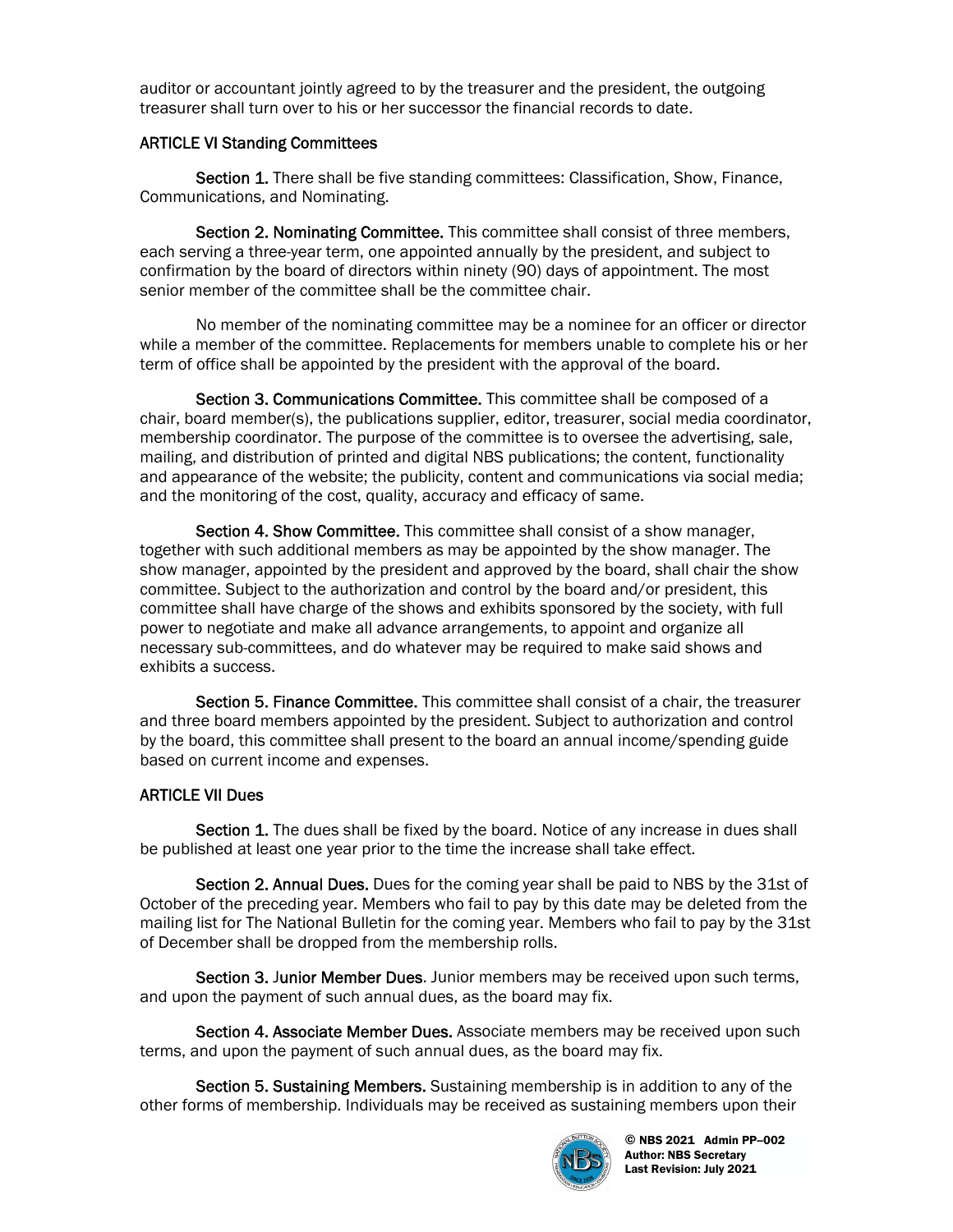payment of a \$25-or-more contribution in addition to their regular dues as the board may fix.

Section 6. Life Members. Individuals eighteen years of age or older may be received as life members upon payment of an amount fixed by the board and are thus free of any further obligation to pay annual dues again. (Note: Life membership has been suspended indefinitely.)

Section 7. Honorary Members. Individuals may be elected as honorary members for life by a majority vote of the members present at an annual meeting. The total number of honorary memberships in the society shall be limited to one-half of one percent (0.5%) of the number of members entitled to vote at the annual meeting at which they are elected. No more than three honorary members may be elected at any one annual meeting. Nomination to honorary membership shall be by a two-thirds affirmative vote of the board prior to the annual meeting at which the membership shall be voted upon. have all the rights and privileges of annual members but shall not be required to pay dues.

Section 8. Co-members Membership Dues. Two or more persons residing at the same address shall be received as a Co-member membership upon payment of one annual Co-member membership dues as fixed by the board.

#### ARTICLE VIII Certificates of Membership

The board may from time to time prescribe the form and contents of any certificates of membership which the society may decide to issue.

## ARTICLE IX Fiscal Year

The fiscal year of the society shall begin on the first day of January of each year and shall end on the thirty-first day of December next following, unless otherwise determined by the board.

# ARTICLE X Corporate Seal

The Official Seal of the society shall have inscribed thereon the name of the society and year of its incorporation and shall be in such form and contain such other words and/or figures as the board shall determine. The official seal may be used by printing, engraving, lithographing, stamping or otherwise making, placing, or affixing or causing to be printed, engraved, lithographed, stamped or otherwise made, place or affixed, upon any paper or document, by any process whatsoever, an impression, facsimile, or other reproduction of said official seal.

# ARTICLE XI Parliamentary Authority

Robert's Rules of Order Newly Revised shall govern the proceedings of the society in all cases not provided for in the Certificate of Incorporation and these Bylaws.

# ARTICLE XII Amendments

An amendment to the bylaws is any change not already authorized herein. The bylaws may be amended at an annual meeting, the proposed amendment(s) having been submitted at the previous annual meeting or in writing to the secretary on or before the tenth of January prior to the annual meeting. A two-thirds vote of approval, by members in good standing, either present or voting by absentee ballot, shall be required for adoption. The proposed amendment(s), along with an absentee ballot stating whether the board does or does not support the proposed amendment(s), shall be published in The National Button Bulletin prior to the annual meeting, such that the members shall have a copy at least one (1) calendar month prior to the meeting.